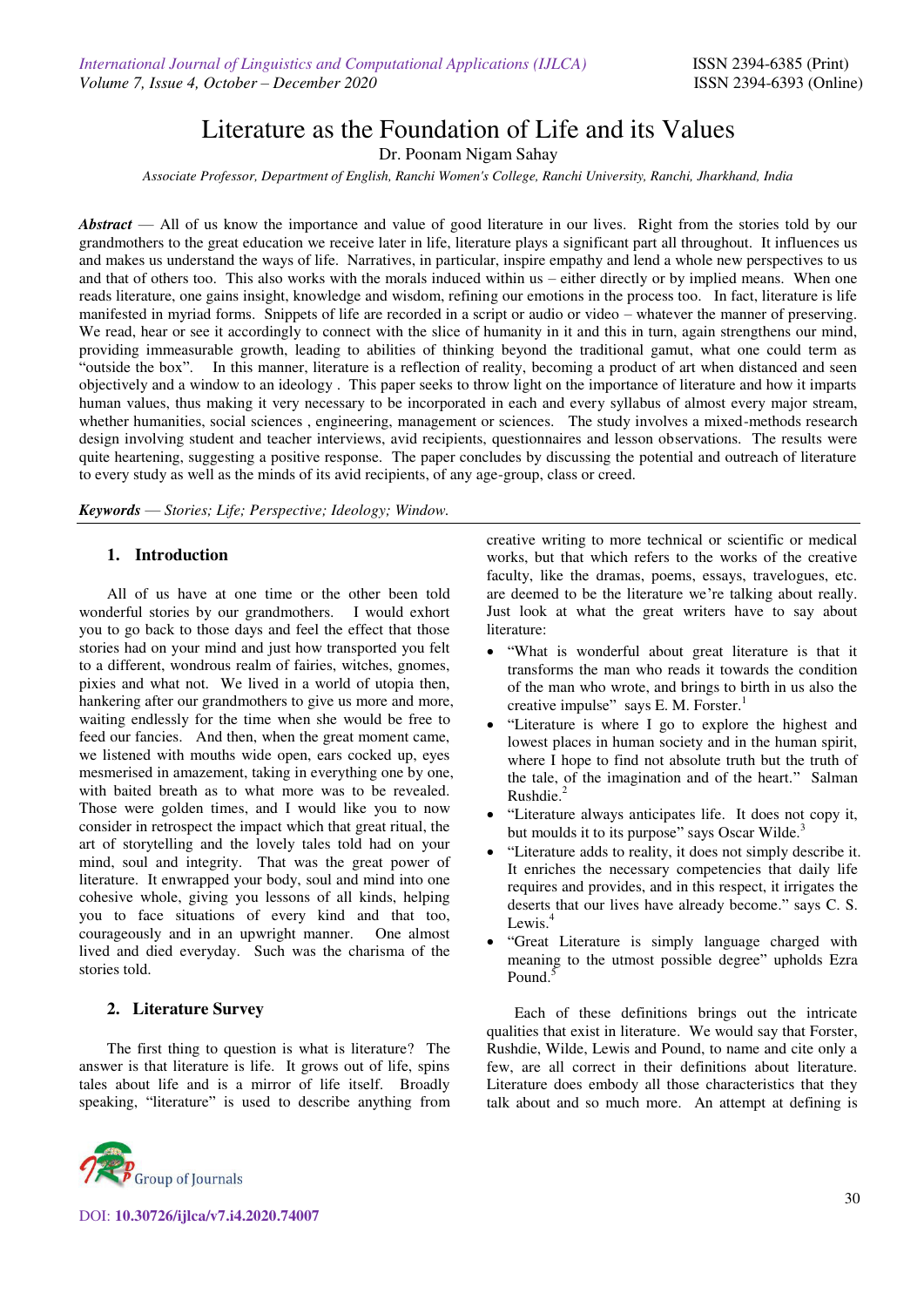only to express its very essence but cannot capture the entire whole. Speaking objectively, literature is beyond definition simply. One cannot just sum it up in words. That would amount to capturing the vast oceans into a small bowl. It is essentially more than what we see and perceive.

Literature existed long before the human phenomena came into existence. There are stories about the gods, the skies, the depths and the universe. When man came, he wrote or engraved on leaves, trees, stones and in the caves. That is the pre-historic era. We find this immeasurably magnificent gift of literature from ancient times when human beings splendidly expressed themselves through oral or written literature. The necessity to document made them preserve the precious interactions by various means such as theatre, cinema, paintings, etc.

Our ancient scriptures like the Vedas, the Great Epics, the Ramayana and the Mahabharatha, the Puranas, the Panchatantras, Thiruvallluvar's Tirukkural – to name only a few of the wonderful creations, are full of virtues to be emulated in various spheres of life. Through ancient times, it has been seen that literature alone impacts the human world, teaching it the "follies and foibles" of the world. Everyone knows the famous tale of Rajmata Jijabai influencing the great Chahtrapati Shivaji Maharaj with the stories that she narrated to him when he was a child. The tales were particularly from the Ramayana and the Mahabharata, and these inspired Shivaji a great deal. All this resulted in him becoming a warrior par excellence, fighting bravely for his motherland. But above all, they made him a just, principled and compassionate human being, known for his exceptional feats and behaviour, even towards his enemies.

Talking about the global scenario, the famous Greek philosophers Plato, Socrates and Aristotle also preached about them in their various books, if only human beings would pay attention to them and adopt them. In the Allegory of the Cave, Plato underlines the importance of the human wisdom. The works of Plato, Socrates and Aristotle are replete with virtues that aim at attaining a glorified perfection of a community, a society. They are worthy of being modelled upon. Philosophy as such has always been looked up to highly and is the fountainhead of the creative impulse, which is why it is known as the mother of Humanities. Thus, it has a profound sway upon the life of the people. Flaubert's dictum "Read in order to live" gives a clear mandate on the value of literature in the complex world of today.<sup>6</sup>

Whether we come across "The Daffodils" by Wordsworth, "Macbeth". or "King Lear" by Shakespeare, asking for forgiveness from Cordelia – all contain priceless moral teachings within their storyline and have an untold



DOI: **10.30726/ijlca/v7.i4.2020.74007**

power, immediacy and beauty to instruct manking in an indelible and unobtrusive manner. One would also do well to remember Matthew Arnold, who, besides being a prolific writer, poet and critic was also an Inspector of Schools.

## **3. Materials, Methods and Results**

This research paper involves a mixed-methods research design and involved student and teacher interviews, questionnaires and lesson observations. A sample study was conducted involving around 50 students, 10 belonging to Std. VI, 10 to Std. VIII, 10 to Std. IX, 10 to Std. X and 10 to Std. X!!. Robust discussions followed as a result on every perspective, with the students and teachers participating heart and soul. The results were stunning as proved in our interviews and lesson observations particularly.

The questionnaires were designed to test the aptitudes of the school-going children and covered a range of queries related to their using literature in various ways. They also questioned the need of popularising literature and its impact upon the individuals as such. The answers exhibited a great deal of independent and original thinking on the part of students especially, and they were all found to be avid lovers of literature, being intelligent and top students of their streams, be it Science, Commerce or Humanities. This was quite informative and enlightening for me and gave me a special strength in pursuing research in this oftdebated but seldom probed in area as I found after consulting some parents of this sample study group as well. Much is taken for granted on the basis of hear-say which makes the opting for literature a luke-warm proposal at the most, with no one being fully sure about the results. Hence, literature was being taken a little lightly in comparison with other streams like Science and Commerce or in comparison with other subjects like History, Economics and Political Science.

The interviews with students and teachers also brought out interesting facts about the impact of literature on their lives, after listening to stories from their mothers or grandmothers or grandfathers, or reading a story themselves, which became a turning-point in their lives. Everyone had complaints about literature being ranked quite low in comparison with other subjects on account of the "low esteem" attached to its monetary gains in terms of sevice or job. Many students said that they would have opted for pursuing literature only but for the bias and admonishment from their parents or also the problem of having a highly-paid career afterwards. The teachers also were vociferous in stating that the general public does rank literature quite low when it comes to the children's careers. They would rather go in for hi-fi careers of computers or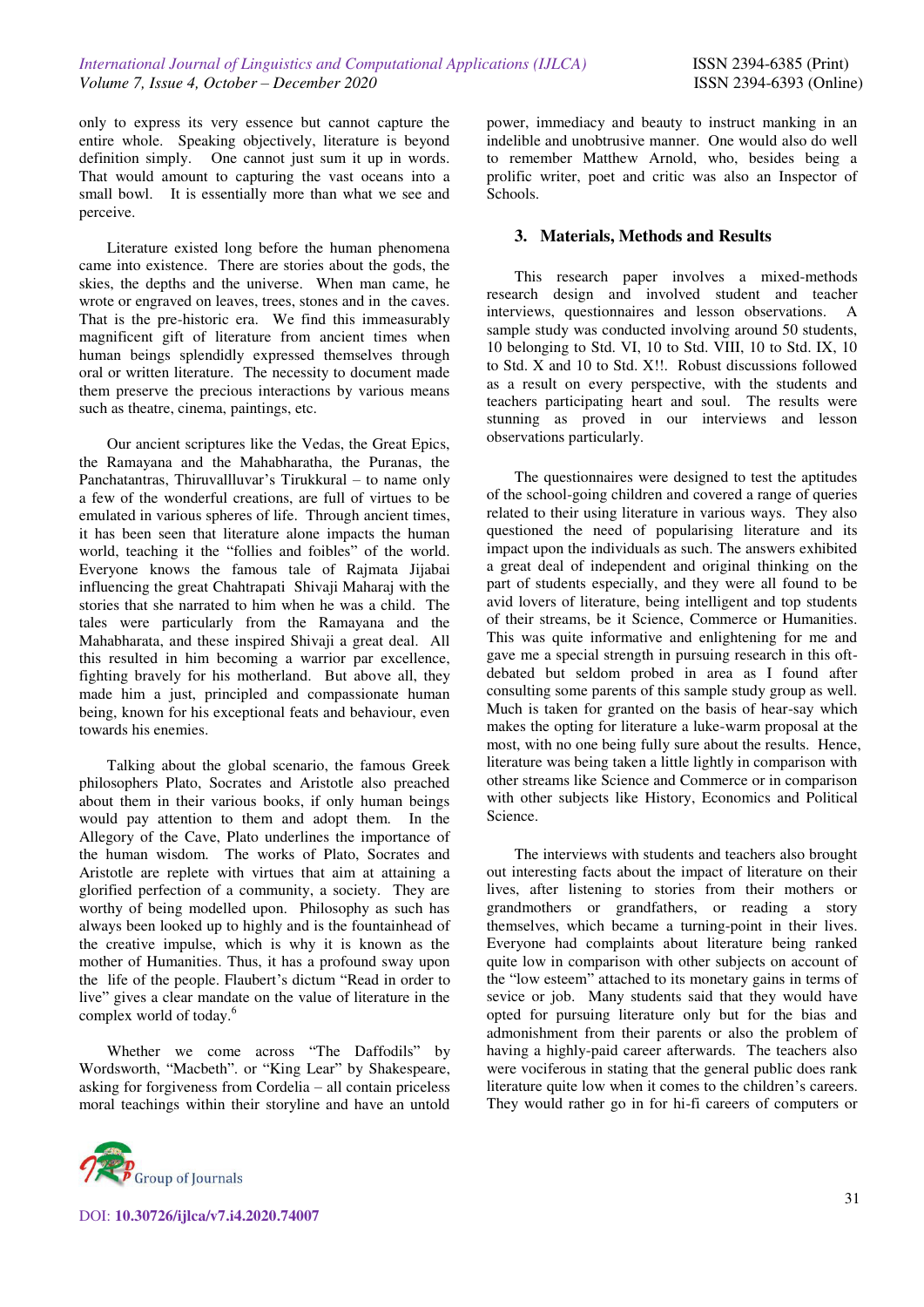other scientific or commerce areas rather than risk their children's fates to a career in literature.

The lesson observations were however extremely enlightening as they brought in valuable perspectives from students and teachers as well. Interpretations of the same issue were varied and solutions to any problems raised were also novel and intriguing, giving rare insights into the minds of the individuals concerned. However, viewpoints differed between teachers and students, which was only normal as the teachers approached with mature minds and the children could see it from their perspectives only. Some students delighted me with their gems of wisdom in certain contexts. These interactions were really valuable for research purposes and pointed out valid and poignant areas, which need to be addressed with an urgency and earnestness.

# **4. Discussion**

It is pertinent for us to understand that the value of literature lies within the value of literature itself and this is what separates it from other linguistic and symbolic phenomena. Says Liisa Ahlava in her research paper entitled "Poetics of Paucity or Rhetorics of Replenishment in George Perec's A Disparition"<sup>7</sup>

*Understanding the value of literature may lie within the core of literature itself, in what separates literature from other linguistic and symbolic phenomena. When questioning the value of literature, it is therefore fruitful to approach literature on its own terms. Through this, we can try to understand what the value of literature is, as in inextricable part of the broader, cultural, historical, social and political realm. Literatuere constantly comments on this realm, inciting readers to understand and affect change within it.* 

In fact, literature commences on this realm, that she is talking about, inviting the readers to understand and affect change within it, if necessary and feasible. It is important to explore the meaning and function of human values in it.

W. B. Yeats comments thus, "Education is not the filling of a pail, But the lighting of a fire."<sup>8</sup> The same can be said of spreading human values through literature too. Education, i.e. learning has a great role to play in the development of man. It is not only the vehicle of knowledge, self-preservation and success but also provides a much-needed platform for displaying one's knowledge of conduct, strength, character and self-respect. It is not just a peripheral requirement, but a necessity in that respect. It gives the readers knowledge of the difference between right and wrong, a belief in God and the importance of hard work and dedication. It is a continuous learning experience



 If we are to impart moral education to our succeeding generations, we must help them to cultivate an understanding of the moral frameworks that exist within each civilisation and its development. This can be done successfully, only with the help of literature. Morality is not a matter of arbitrary choice or personal values and is not intellectually free-floating either. It is something to be experienced and felt, internally as well as externally, becoming a matter of one's free choice, taken consciously. It is bound with one's place in a community or tradition, one's understanding of nature and human nature, convictions about afterlife, one's experiences of the sacred and one's assumptions about what the mind can know and our understanding of what makes life meaningful.

Universities and schools should also design and offer such courses, as was the practice long time back. It was essential and should not have been done away with. It could be termed as "professional ethics" which would be more appropriate in the current scenario. Simple charactereducation programmes could be a little less in demand. Such courses should involve innumerable intellectual, cultural, social and ethical resources drawn from a variety of traditions and schools of thought that might be able to orient the directionless, give more motivation and health to the sound minds and also clarify things for the confused or puzzled types.

A society is made up of countless people, of various dispositions, attitudes, backgrounds and mindsets. How to help them exist peacefully in times current is really challenging, particularly in the absence of a certain code of conduct or morals. The well-being of the entire society depends on the equilibrium achieved; the harmony established thus leading to a civic and civilised existence. Literature is of immense value and umpteen blessings for mankind. Says Martha Crippen in her valuable article "The Value of Children's Literature"?

 "*It provides students with the opportunity to respond to literature and develop their own opinions about the topic. This strengthens the cognitive developmental domain as it encourages deeper thougt about literature.... Student can learn to evaluate and analyze literature, as well as summarize and hypothesize about the topic*."

#### Martha Crippen further opines, quoting Norton:

 "...*literature provides an avenue for students to learn about their own cultural heritage and the cultures of other people. It is crucial for children to learn these values because "developing positive attitudes toward our own culture and the cultures of others is necessary for both*